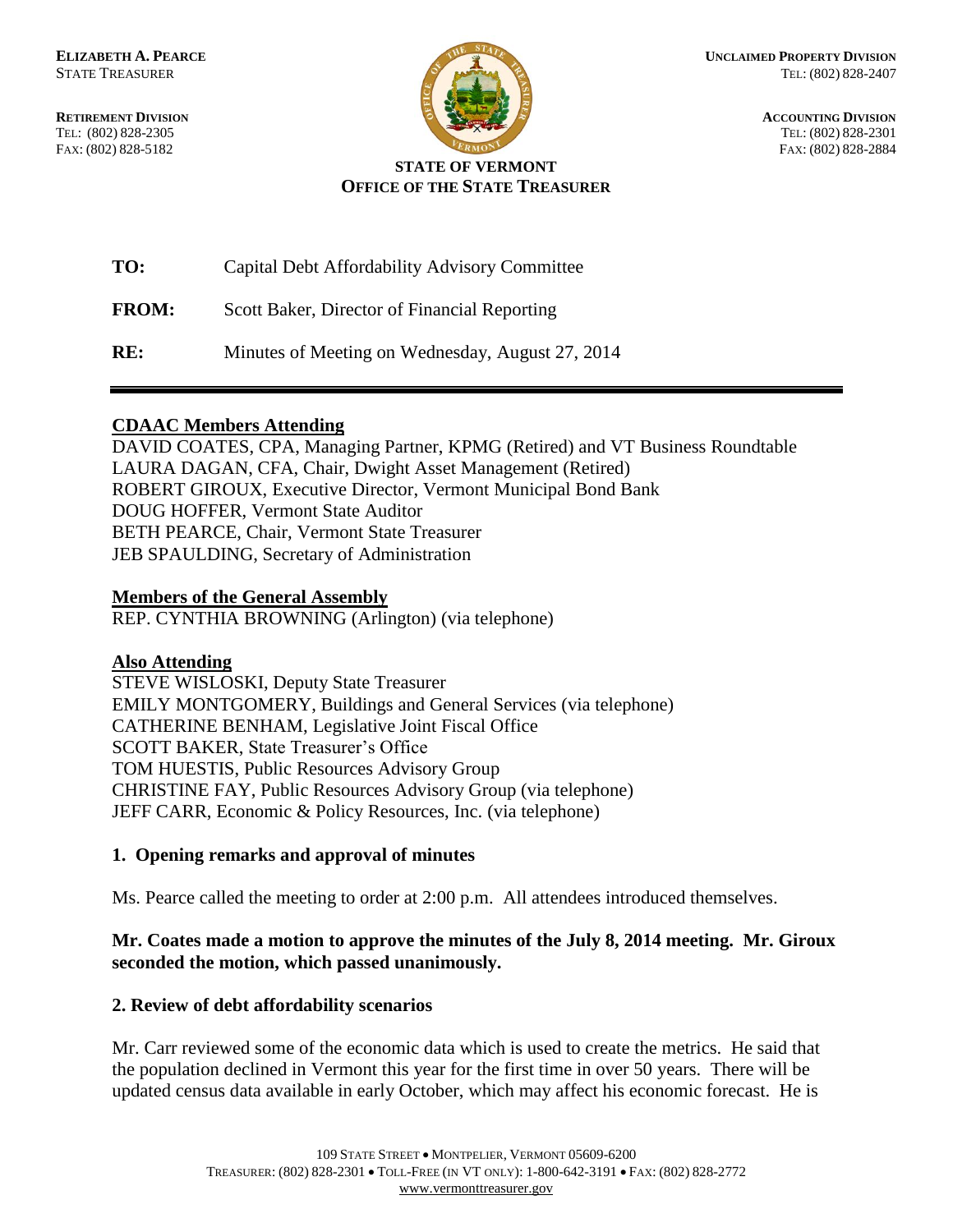quite confident in his forecast for the first five years, but beyond 2018 is subject to significant revision.

Due to the potential significant forecast change, Ms. Pearce suggested that the Committee issue a short progress report before the September 30 deadline, and follow up with a more comprehensive report when the new data and forecasts are available. Mr. Hoffer agreed that a progress report before September 30 would create a record, and could indicate the reason for the delay in the full recommendation. Mr. Giroux also commented that it would be difficult and confusing to issue in September and possibly have to restate in October.

Ms. Pearce suggested that perhaps some of the six current issuance scenarios being reviewed could be eliminated. Ms. Dagan also asked if the key measures that have been used in the past should be reexamined. She also noted that comparisons to others in a peer group are difficult since the group is constantly changing.

Mr. Huestis reviewed the six scenarios currently being considered. After some discussion, the Committee agreed to use Scenario #1 (continue current issuance amount of \$159.9 million, 2 year authorization) as a baseline, and to eliminate several of the other options. The remaining options of Scenarios #4 (\$113.7 million) and #6 (\$134.7) will remain for future discussion.

Mr. Hoffer reviewed the data and information that he gathered and suggested we educate the Rating Agencies, as he does not believe that these are taken into account. This data included money spent on infrastructure, poverty levels compared to other states, quality of life, and percentage changes in Real Capita GSP and Per Capita Income.

Mr. Wisloski reviewed Vermont's rating scores in comparison to other states with two AAA ratings, using the S&P scoring grid. Discussion followed on several of the criteria.

Ms. Pearce said that she would file a progress report for the Committee before September 30, and a date will be set for the next meeting when the new data is available.

## **3. Public Comment and Adjournment**

Rep. Browning suggested that the Committee has a duty to be proactive in analyzing the effect that implementing Green Mountain Care will have on the General Fund, and should make a list of review items for the Legislature to consider. She also expressed her disappointment that the Committee would not prepare their full report before September 30, using the numbers currently available. She also said that she is concerned that the modeling numbers being used are not public.

Ms. Pearce responded that attempting to file the report prior to reviewing the updated data would result in producing a report which would not be consistent with the GMC baseline data. She said that the Committee intended to review details of GMC when they were available, but that it was premature at this point. Mr. Spaulding stated that he felt that it was prudent to wait for the final data numbers, and that delaying the debt recommendation would not cause any harm.